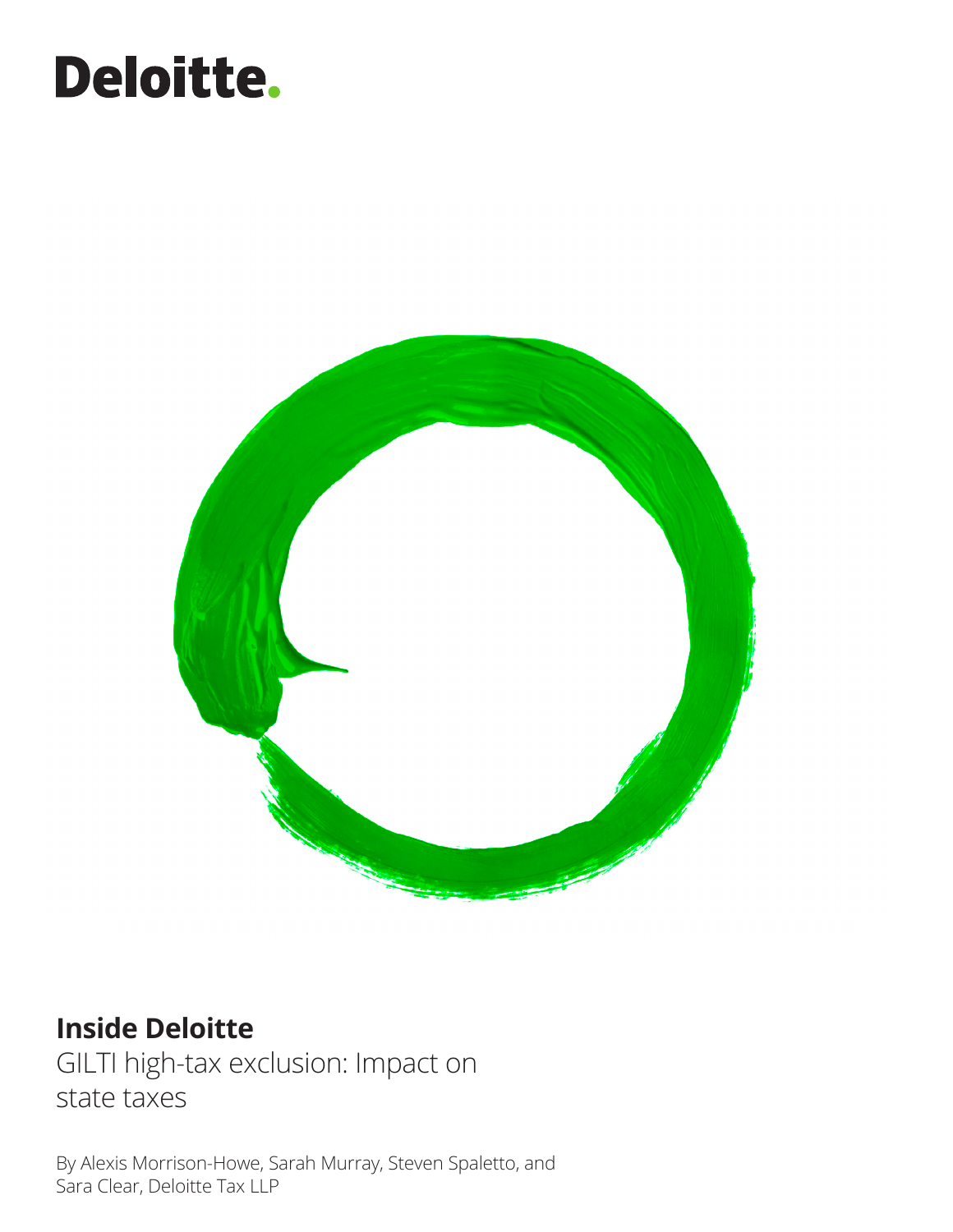# INSIDE DELOITTE

tax notes state

## **GILTI High-Tax Exclusion: Impact on State Taxes**

**by Alexis Morrison-Howe, Sarah Murray, Steven Spaletto, and Sara Clear**









**Steven Spaletto** 

Sara Clear

Alexis Morrison-Howe and Sarah Murray are principals, Steven Spaletto is a managing director, and Sara Clear is a tax manager with Deloitte Tax LLP.

In this installment of Inside Deloitte, the authors examine the impact of the global intangible low- taxed income retroactive high-tax exclusion election on state income tax and future cash repatriation.

This article contains general information only and Deloitte is not, by means of this article, rendering accounting, business, financial, investment, legal, tax, or other professional advice or services. This article is not a substitute for such professional advice or services, nor should it be used as a basis for any decision or action that may affect your business. Before making any decision or taking any action that may affect your business, you should consult a qualified professional adviser. Deloitte shall not be responsible for any loss sustained by any person who relies on this article.

> Copyright 2021 Deloitte Development LLC. All rights reserved.

When the concept of global intangible lowtaxed income was introduced as part of the Tax Cuts and Jobs  $Act^1$  in 2017, it required a sprawling state income tax analysis: Would states tax GILTI? How would the income be apportioned? The past few years have brought some, if not all, of the answers to those questions. In July 2020 the U.S. Treasury Department and the Internal Revenue Service promulgated final regulations under section  $951A(c)(2)(A)<sup>2</sup>$  providing taxpayers with a retroactive high-tax exclusion (HTE) election to

exclude specific controlled foreign corporation gross income from being subject to the GILTI regime to the extent such gross income was subject to foreign tax at rate that is greater than 90 percent of the U.S. corporate tax rate (the GILTI HTE). $^3$  As we will discuss in this article, while the GILTI HTE election presents a less formidable challenge from a conformity perspective, it will have ramifications on state taxable income in the year of the election as well as on the treatment of future distributions from foreign subsidiaries.

```
^{3}Id.
```
 $^{\circ}$ 

<sup>1</sup> P.L. 115-97, 131 Stat. 2054, 2208 (Dec. 22, 2017).

 ${}^{2}$ T.D. 9902, 2020-33 IRB 349.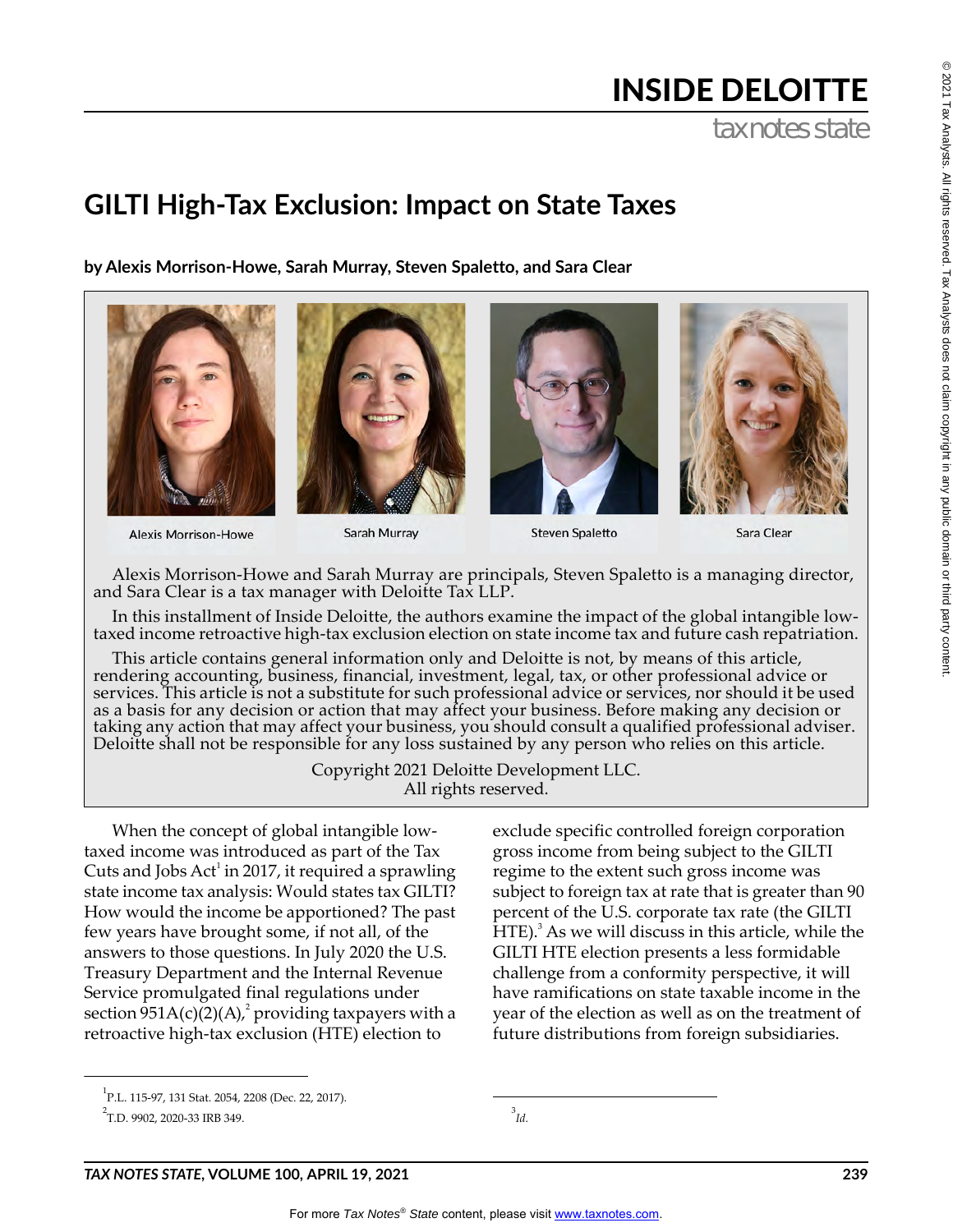#### **State Taxation of GILTI Generally**

While a full discussion of the federal GILTI regime is beyond the scope of this article, it is worth articulating its material provisions and how they have generally been treated for state income tax purposes.

Section 951A, which was enacted by TCJA, requires a U.S. shareholder of any CFC to include in gross income such shareholder's GILTI for the year. The U.S. shareholder's GILTI inclusion is calculated as the aggregate of the shareholder's pro rata share of "tested income" of each CFC over the aggregate of the U.S. shareholder's pro rata share of the "tested loss" of each CFC, allowing a subtraction for a 10 percent return on qualified business asset investments and a modification for some specified interest. This gross GILTI under section 951A may be offset by a 50 percent deduction under section 250, subject to some income limitations of the shareholder.

States have generally fallen into one of three categories in their treatment of GILTI:

- 1. states that tax gross or net GILTI income with no state-specific subtraction (for example*,* the District of Columbia, Kansas, and New Jersey); $^4$
- 2. states that include gross or net GILTI income in state taxable income but allow a dividends received deduction (DRD) or other subtraction of less than 100 percent or require the disallowance of expenses related to the deducted income (Massachusetts, Montana, and New York, for example); $\rm ^{5}$  or
- 3. states that do not conform to section 951A or allow a 100 percent subtraction for GILTI income with no associated disallowance of expenses (for example,

California, Illinois, Minnesota, and Texas). $<sup>6</sup>$ </sup>

#### **Overview of GILTI HTE Regulations**

While a full discussion of the final regulations promulgating the GILTI HTE is also beyond the scope of this article, they generally apply to tax years of foreign corporations beginning on or after July 23, 2020, and to the tax years of the U.S. shareholders "in which or with which such tax years of foreign corporations end."<sup>7</sup> Applying the GILTI HTE election is an annual election.<sup>8</sup>

A taxpayer may choose to apply the GILTI HTE election retroactively to tax years of foreign corporations that begin after December 31, 2017, and before July 23, 2020, and to tax years of U.S. shareholders "in which or with which such taxable years of the foreign corporations end."<sup>9</sup> Retroactive application of the GILTI HTE requires application of the GILTI HTE regulations in a consistent manner in each tax year in which the taxpayer applies the GILTI HTE.<sup>10</sup> Also, the GILTI HTE regulations provide the administrative mechanism to make the election. Controlling domestic shareholders (as defined in Treas. reg. section 1.964- 1(c)(5)) of CFCs may make a GILTI HTE election by filing a statement with either a timely filed original return or an amended tax return as long as (1) the amended return is filed within 24 months of the unextended due date of the original return, (2) each U.S. shareholder affected by the GILTI HTE election files an amended return reflecting the effect of the election for tax years in which the U.S. tax liability would be increased, and (3) each U.S. shareholder affected by the GILTI HTE election pays any tax due as a result of the election within six months of the 24-month period. $^{11}$ 

 $^{\circ}$ 

<sup>4</sup> The District includes gross GILTI in taxable income. D.C. Code sections 47-1803.01, 47-1803.02(a), 47-1801.04(28). Kansas, New Jersey, and New York City include net GILTI in taxable income. Kan. Stat. Ann. sections 79-32,110(a), 79-32,138(a), 79-32,109(a); N.J. Stat. Ann. sections 54:10A-5(c)(1), 54:10A-4(k); N.J. Admin. Code sections 18:7-5.1(a)(2)(b), 18:7-5.2(a); and N.Y.C. Admin. Code section 11-652.8(a).

<sup>5</sup> Massachusetts allows a 95 percent deduction for GILTI. Mass. Gen. Laws ch. 63, sections 30(3), (4), 38(a)(1). Montana allows an 80 percent DRD for water's-edge filers. Mont. Code Ann. section 15-31-325(3), (4). New York allows a 95 percent deduction for GILTI and has an expense disallowance. N.Y. Tax Law sections 208.6-a(b), 209.1.(a), 210.1.(a), 208.8, 208.9(i). Utah includes net GILTI in taxable income, does not provide a deduction or subtraction, and has an expense disallowance. Utah Code Ann. sections 59-7-104, -101(19), (29), 59-7-106(3)(b).

 $^{6}$ California and Texas conform to a version of the code before the enactment of the TCJA. Cal. Rev. & Tax. Code sections 23051.5(a), 17024.5(a)(1)(P); and Tex. Tax Code Ann. section 171.0001(9). Illinois treats GILTI as a dividend and provides a DRD with no expense disallowance. 35 Ill. Comp. Stat. 5/201(a), 5/203(b)(1), (b)(2)(O)(e)(1), (h), 5/1501(a)(11), 5/102. Minnesota provides a full deduction for GILTI with no expense disallowance. Minn. Stat. sections 290.01, subd. 31; 290.0134, subd. 17.

<sup>&</sup>lt;sup>7</sup>Treas. reg. section 1.951A-7(b).

 $^8$ Treas. reg. section 1.951A-2(c)(7)(viii).

<sup>&</sup>lt;sup>9</sup><br>Treas. reg. section 1.951A-7(b).

<sup>10</sup> *Id.*

<sup>11</sup> Treas. reg. section 1.951A-2(c)(7)(viii)(A).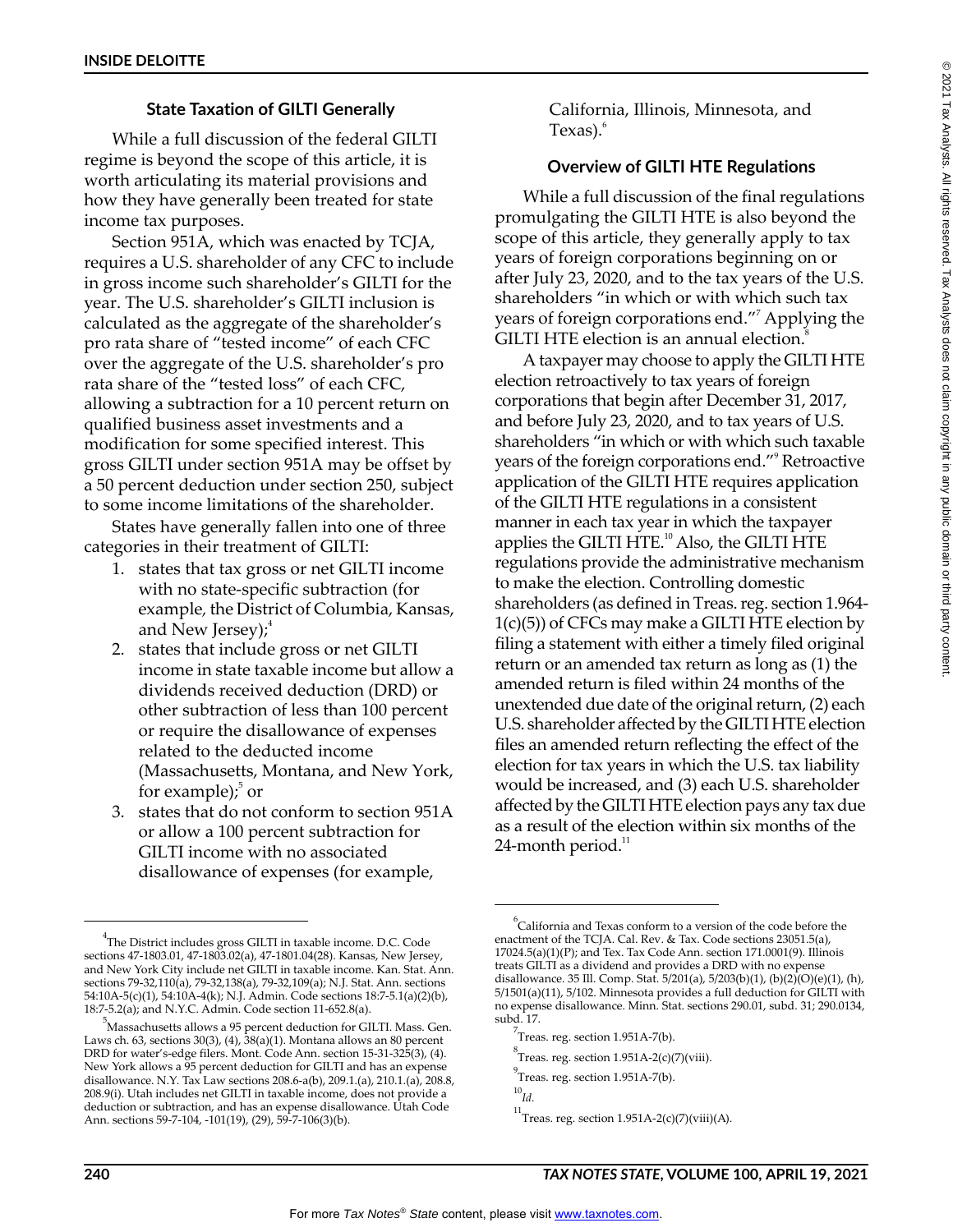$^{\circ}$ 

Essentially, the GILTI HTE regulations provide that in calculating GILTI, a CFC may exclude gross income from its calculation of tested income or loss if it was subject to tax in a foreign jurisdiction at a rate that is greater than 90 percent of the U.S. federal corporate income tax rate.<sup>12</sup> The GILTI HTE applies to income subject to a foreign effective tax rate of greater than 18.9 percent, which is 90 percent of the 21 percent U.S. federal corporate income tax rate.

#### **State Conformity to GILTI HTE Regulations**

Of the three categories of states outlined above, the HTE election, if recognized by the state, would have a current-year tax impact in only the first two: states that do not either decouple from section 951A entirely or provide a 100 percent subtraction with no expense disallowance.

States that adopt the Internal Revenue Code for purposes of determining taxable income generally do so as of a fixed date in time (fixeddate conformity states) or adopt the current version of the IRC (rolling conformity states). The GILTI HTE is provided for in the Treasury regulations promulgated under section 951A, but not in the statute itself. Therefore, the question is whether the state conforms to the applicable regulation, even if it conforms to the underlying statute. Among the static conformity states, three provide a specific conformity date to the Treasury regulations: Indiana, Kentucky, and Texas.<sup>13</sup><br>Receives Taylor and forms to the IDC as in effect Because Texas conforms to the IRC as in effect in 2007, it does not conform to section 951A at all.<sup>14</sup> Indiana and Kentucky, however, conform to a version of the IRC that includes section 951A, but they do not conform to a version of the Treasury regulations that would incorporate the GILTI  $HTE.<sup>15</sup>$ 

The impact of nonconformity in those states may be limited as both states fall within the second category outlined above. Kentucky allows a full deduction for GILTI from its state taxable

income.<sup>16</sup> It disallows a portion of expenses related to the untaxed GILTI, which could be affected by the amount of GILTI, as discussed later in this article, but Kentucky does not provide an explicit formula for how the modification should be calculated. Indiana applies its graduated DRD to GILTI based on ownership, allowing a 100 percent deduction for a CFC owned at least 80 percent, an 85 percent deduction for CFCs owned at less than 80 percent but more than 50 percent, and a 50 percent deduction for any remaining GILTI. $17$  Accordingly, if a shareholder owns less than 100 percent of a CFC and files in Indiana, the GILTI HTE may affect the amount of taxable GILTI for Indiana purposes.

**INSIDE DELOITTE**

New Hampshire law provides that it does not follow any Treasury regulations, but its starting point is tied to federal taxable income.<sup>18</sup> The state has not indicated in any administrative guidance that it does not intend to follow the impact of the HTE election on the federal taxable income starting point. In the remaining states with a fixed-date conformity, where there is no specific guidance on conformity to Treasury regulations, the likely answer is that if the state conforms to a version of the statute that contains the operative provision the regulation was promulgated to interpret, that regulatory interpretation would apply. As of the date of this article, no state has enacted a modification to reverse the application of the HTE election or issued administrative guidance to indicate that it did not intend to follow.

#### **Considerations for Reporting GILTI HTE On Prior-Year State Income Tax Returns**

The GILTI HTE regulations are effective for tax years of foreign corporations beginning after July 23, 2020. However, the regulations allow taxpayers to retroactively elect the GILTI HTE for tax years of foreign corporations ending after

 $^{12}$ Treas. reg. section 1.951A-2(c)(7)(i)(B).

<sup>13</sup> Ind. Code section 6-3-1-11; Ky. Rev. Stat. Ann. sections 141.010(15), 141.050(1); and Tex. Tax Code Ann. section 171.0001(9).

 $^{14}$ Tex. Tax Code Ann. section 171.0001(9).

<sup>15</sup> Ky. Rev. Stat. Ann. section 141.010(15), 141.050(1); and Ind. Code section 6-3-1-11.

 $^{16}$ Ky. Rev. Stat. Ann. section 141.039(1)(b); and KY-TAM-18-02, Ky.

Dep't of Rev. (2018).<br><sup>17</sup>Ind. Code section 6-3-2-12.

 $^{18}$ New Hampshire does not explicitly adopt any of the Treasury regulations. N.H. Rev. Stat. 77-A:1(XX). However, computation of state taxable income begins with "federal taxable income before net operating loss deduction and special deductions." N.H. Rev. Stat. 77-A:1(III). The state did not conform to the post-TCJA version of the IRC until the tax year beginning on or after January 1, 2020.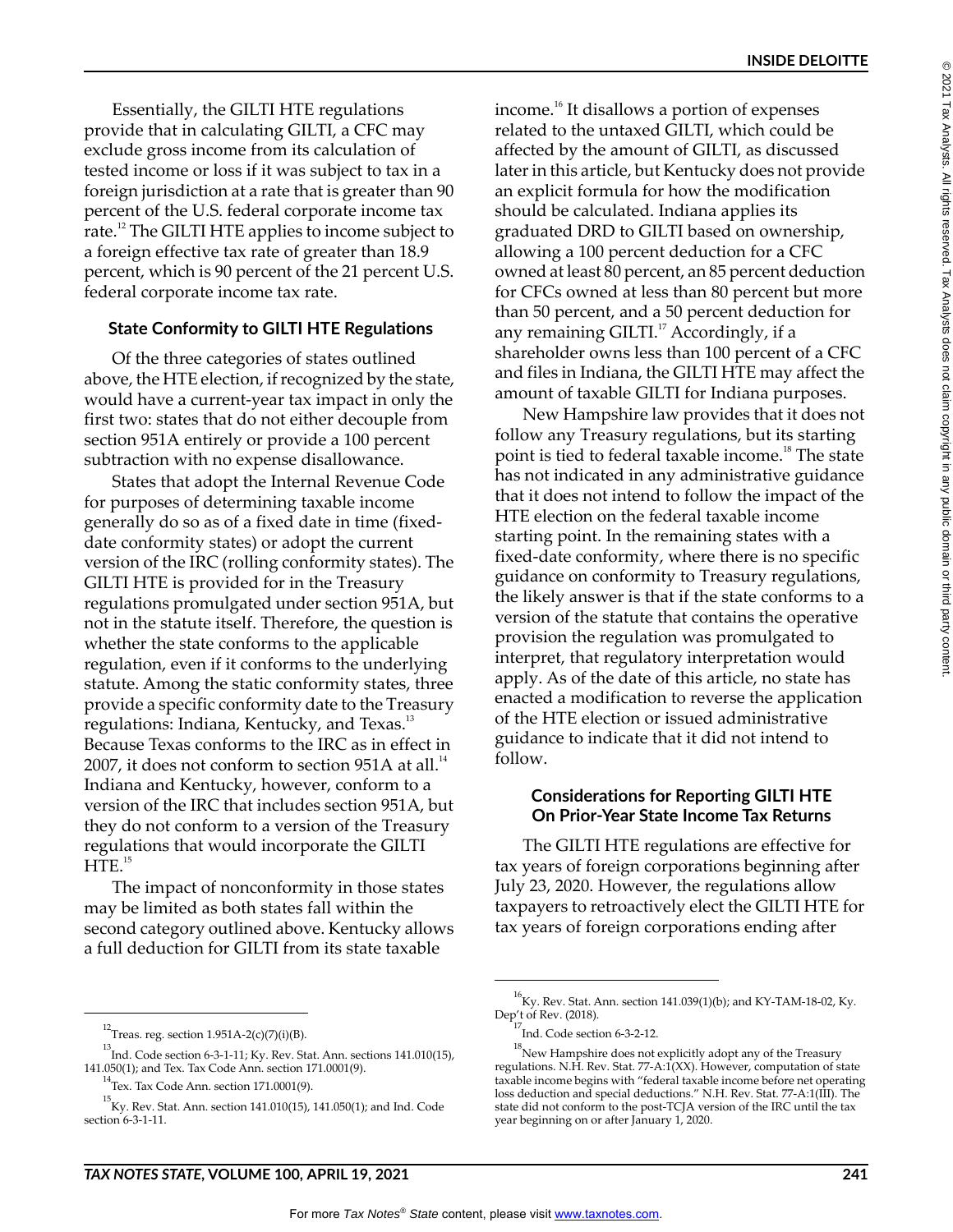December 31, 2017, and before July 23, 2020, by filing an amended return. $19$ 

It is important to consider all three categories of states identified above when analyzing the state tax impact of an HTE election on prior-year returns. For states that taxed gross or net GILTI, the impact would be a clear reduction to taxable income to the extent federal GILTI is reduced. However, to the extent the GILTI was included in the sales factor denominator, there should be a corresponding adjustment that could increase the state apportionment factor. For the second category of states that provide less than 100 percent subtraction for GILTI income, there would be a similar derivative benefit from reducing federal GILTI, with a potential corresponding apportionment adjustment.

The benefit in the subset of states within the second category that allow a 100 percent subtraction but require expense disallowance may be overlooked. Expense disallowance rules that require that a portion of expenses related to the untaxed income be added back to taxable income are often imposed with little guidance on how to calculate the amount of the disallowance. While some taxpayers do a more detailed analysis of actual expenses incurred, many others use a percentage of the dividend deduction as a proxy; that is, if the DRD is \$100 million, a taxpayer may take 5 percent of that deduction as the required addback and include \$5 million in taxable income. To the extent that a taxpayer's expense disallowance in a prior year was based on a percentage of the DRD, it is important to recalculate that disallowance as part of the amended return and make the necessary modifications.

In the third category of states, which either decouple from section 951A entirely or allow a full subtraction without expense disallowance, the HTE election would not affect the amount of GILTI included in taxable income in the year of the election. However, there may be compliance considerations, which will be discussed later in this article.

#### **Impact of Election on Future Cash Repatriation**

While the relevant states in categories 1 and 2, apart from Indiana and Kentucky, are likely to follow the impact of the HTE election on federal taxable income, many taxpayers have not considered the potential state tax impact on future cash distributions.

To the extent an HTE election is made, the income is no longer considered previously taxed income under section 959. Thus, when a CFC makes a distribution to its U.S. shareholder, this repatriated cash may be eligible for the 100 percent DRD under section 245A and not be subject to federal income tax. However, that is not the case in the many states that decouple from section 245A and provide a statutory DRD of less than 100 percent or require expense disallowance. For states that apply the same subtractions to both GILTI and dividends, it may be a matter of timing — the income not taxed as GILTI is later taxed as a dividend, and the resulting amount of tax is the same. For example, California did not tax section 965 income in 2017; in the years following the TCJA, taxpayers who made distributions of that income may have been caught off guard when they learned that those distributions were taxable in California. It also represents another layer of state-only tracking that must be done when looking at foreign earnings and profits.

In states where GILTI is treated less favorably than cash dividends, there may be an additional benefit to making the election. For example, New Jersey provides that GILTI is not eligible for a DRD and therefore includes all of a taxpayer's net GILTI in entire net income. Cash dividends from wholly owned subsidiaries, on the other hand, are generally eligible for a 95 percent DRD. So, for example, if a taxpayer with a 5 percent New Jersey apportionment factor recognized \$100 million of GILTI, there would be a significant difference between a scenario in which it did not make an HTE election and a scenario in which all of the GILTI was eligible for the election but was later repatriated in cash to the United States:

 $^{\circ}$ 

<sup>© 2021</sup> Tax Analysts. All rights reserved. Tax Analysts does not claim copyright in any public domain or third party content.2021 Tax Analysts. All rights reserved. Tax Analysts does not daim copyright in any public domain or third party content

<sup>&</sup>lt;sup>19</sup>Treas. reg. section 1.951A-7(b).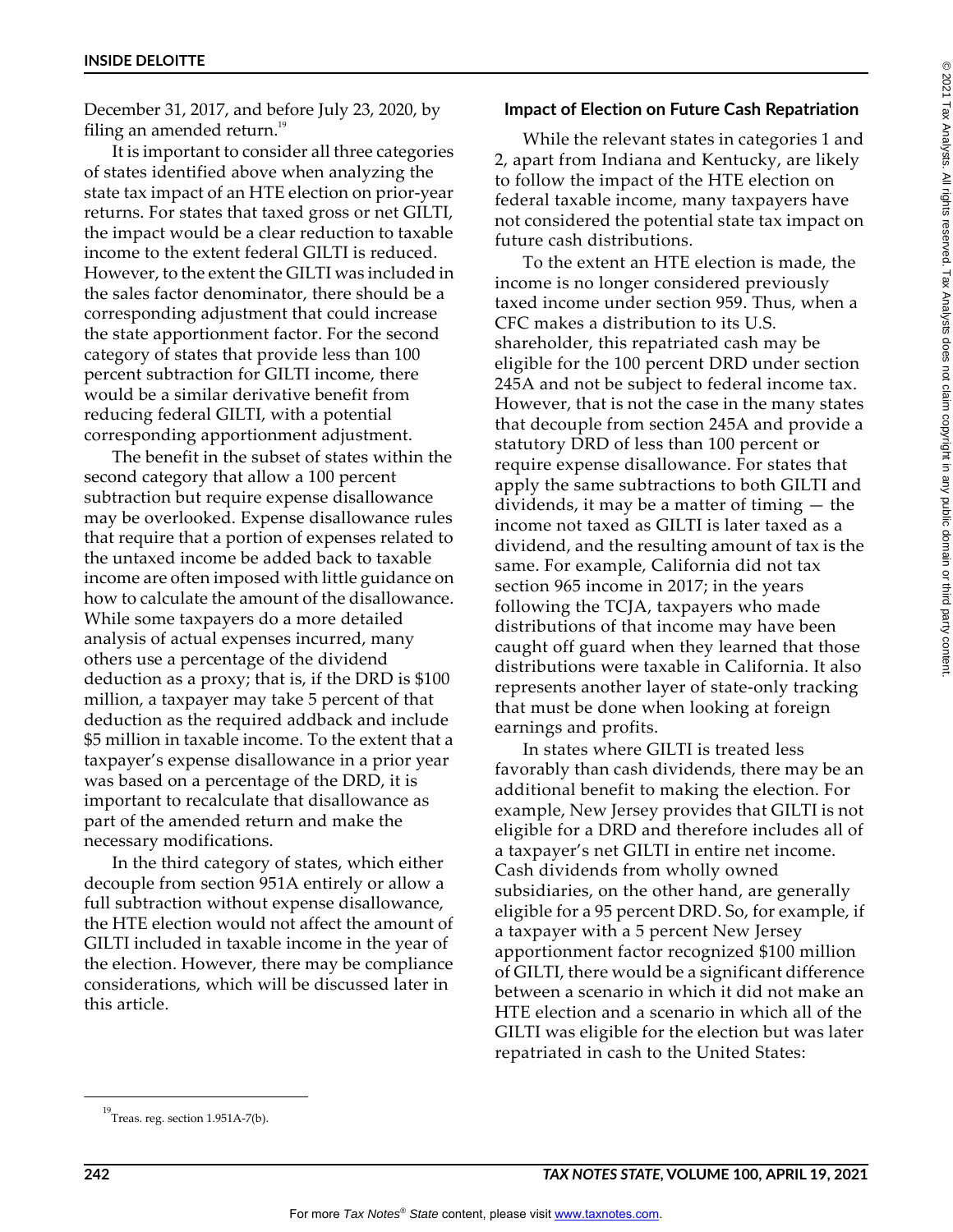|                                                   | <b>No HTE Election</b> | <b>HTE Election</b><br>and Subsequent<br>Cash<br>Repatriation |
|---------------------------------------------------|------------------------|---------------------------------------------------------------|
| Gross Income                                      | \$100,000,000          | \$100,000,000                                                 |
| Allowable<br>Deduction<br>(section 250 or<br>DRD) | \$50,000,000           | \$95,000,000                                                  |
| Taxable Income                                    | \$50,000,000           | \$5,000,000                                                   |
| Apportionment                                     | 7%                     | 7%                                                            |
| <b>Tax Rate</b>                                   | 10.5%                  | 10.5%                                                         |
| Tax                                               | \$367,500              | \$36,750                                                      |

#### **Additional Considerations for Reporting the GILTI HTE on Amended State Income Tax Returns**

Taxpayers are required to file amended federal income tax returns in order to retroactively claim the GILTI HTE election for the 2018 and 2019 tax years. Besides the reduction in federal taxable income, other changes to the federal report from electing the GILTI HTE include, but are not limited to, changes to federal taxable income starting points (that is, federal Form 1120, lines 28, 29b, and 30), state income modifications such as federal income tax deductions where applicable, state tax liabilities, and the use or generation of state tax attributes.

The states generally do not have minimum thresholds under which the state impact of the federal changes is not required to be reported. Also, states generally specify a period for filing state amended returns to report the state impact of the federal adjustments (for example, 30, 60, 90, 120, 180, and 365 days after federal adjustments are finalized). $20$  However, what constitutes the "final determination" of a federal adjustment is not defined in many states, and states that do define it use a variety of terms that are open to interpretation (for example, agreement, acceptance, execution). Furthermore, not all states' statutes or regulations on reporting federal adjustments specifically mention federal amended returns.

Given the lack of clarity and risk of refunds being denied if not timely filed, a conservative approach is advisable in computing state amended return due dates. In the context of federal amended returns, taxpayers often use their signature date on the federal amended return as the final determination date of the federal adjustments (commencing the period for filing state amended returns) or the expiration of states' statutes of limitations (if it is before the end of the applicable period for filing the state amended return to report federal adjustments).

Many nuances exist in this area, including differences that depend on whether the state amended return reflects tax due or a refund; has been filed on a combined versus separate company basis; and in at least one state, on which tax year is being amended. Another consideration is local amended returns, some of which can be due before the amended return is due for the state in which the taxpayer files returns (for example, the city of Portland business license tax/ Multnomah County business income tax and the Oregon corporate excise/income tax).

Given the potential variations in calculations required because of states' rules and filing methods, taxpayers should begin working on the state amended returns as soon as possible once federal amounts are ascertainable rather than waiting for the federal amended return to be signed and filed. Failure to timely file can result in denial of refunds or the assessment of additional penalties and interest.

Taxpayers electing to apply the GILTI HTE to tax year 2018 or 2019 must file an amended federal return within 24 months from the original due date of the return as outlined within the GILTI HTE regulations. Application of the GILTI HTE not only recalculates GILTI in accordance with the regulations, it may also result in a reduction in federal taxable income (or even an increase in a net operating loss) that taxpayers are required to report to states by timely filing amended returns using each state's required amended form in most states, even when adjusting the amount of NOL generated in a given year.

In summary, the election to retroactively apply the GILTI HTE and amend federal tax

 $^{20}$ The following are the approximate number of states within each reporting period; 30 days: two states; 60 days: four states; 90 days: 15 states; 120 days: four states; 180 days: 13 states; and 365 days: two states. These reporting periods apply for tax year 2018 and forward.